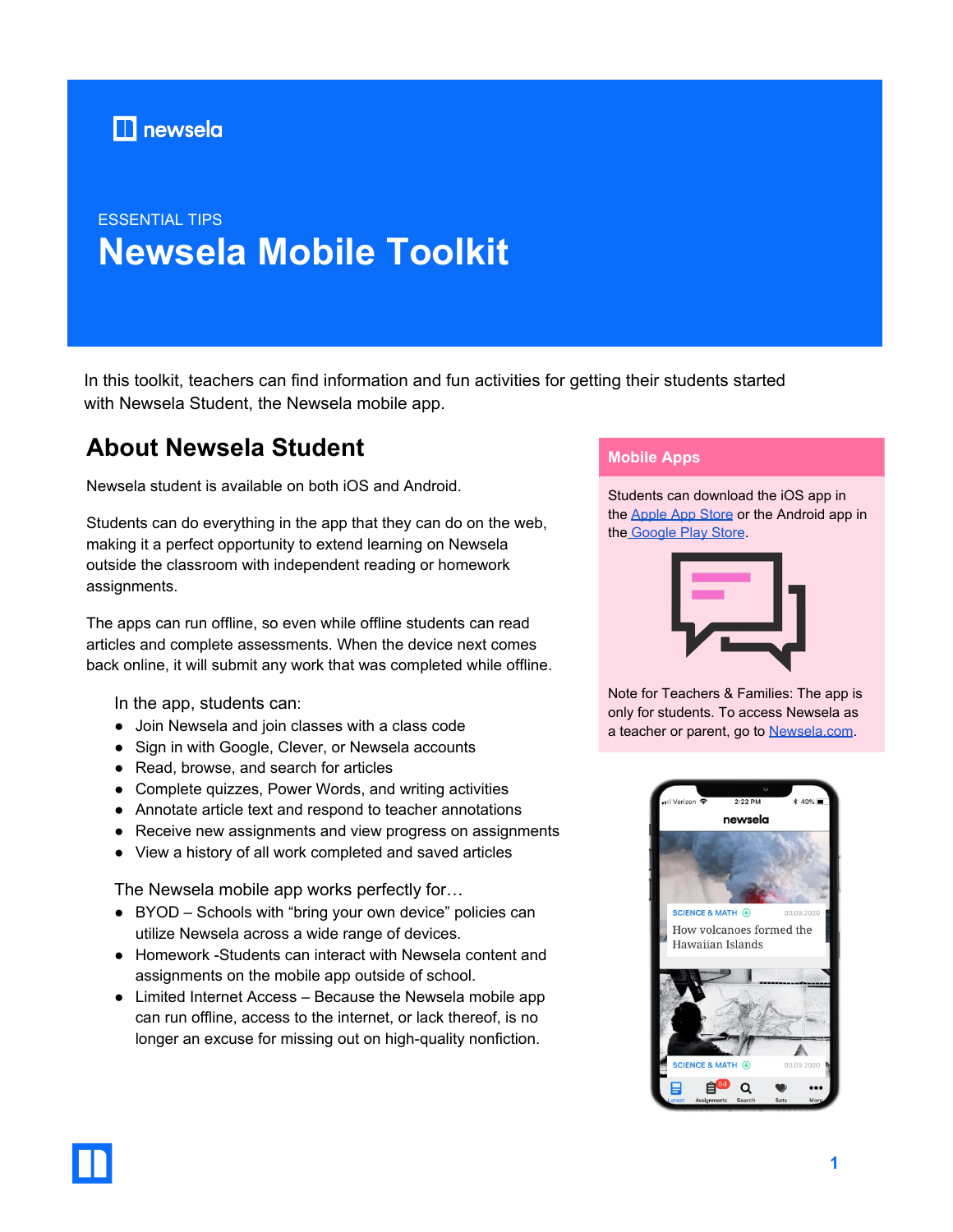# **How to Use the App**

### Joining a Class in the App

- For students without Newsela accounts: Click Join. Then select the option to enter a class code.
- For students with Newsela accounts: From the settings tab, tap Classes. Then click Join Class in the upper right-hand corner and enter the class code.

## Viewing Assignments

The **Assignments** tab provides students an easy way to access all teacher-created assignments, view instructions, and link to articles.

## Finding Articles on the App

The **Latest** tab is a reverse chronological list of all articles published on Newsela. If the student is in [an Elementary class,](https://support.newsela.com/item/supportArticle/classes-tab) only elementary articles are displayed.

The **Search** tab allows students to search for articles by keyword.

Each article on Newsela is available at 5 reading levels. Students can adjust the level of a text on the app by holding and dragging two fingers on the screen. Initially, texts will default to the reading level associated with the teacher's class. Over time, Newsela adjusts the student's reading level based on their performance on reading comprehension quizzes.



#### **Accessibility and the Newsela App**

#### **Text-to-Speech**

To hear the article read to them, students can highlight text and select Speak.



#### **Vision Accessibility**

The Newsela Student app works with the vision accessibility mode on through Apple System preferences.

#### **Emoji Reactions**

Students can connect and share their views of an article by selecting an emoji reaction after reading.



After selecting an emoji at the end of an article, student can see how others reacted, connecting readers across the platform.

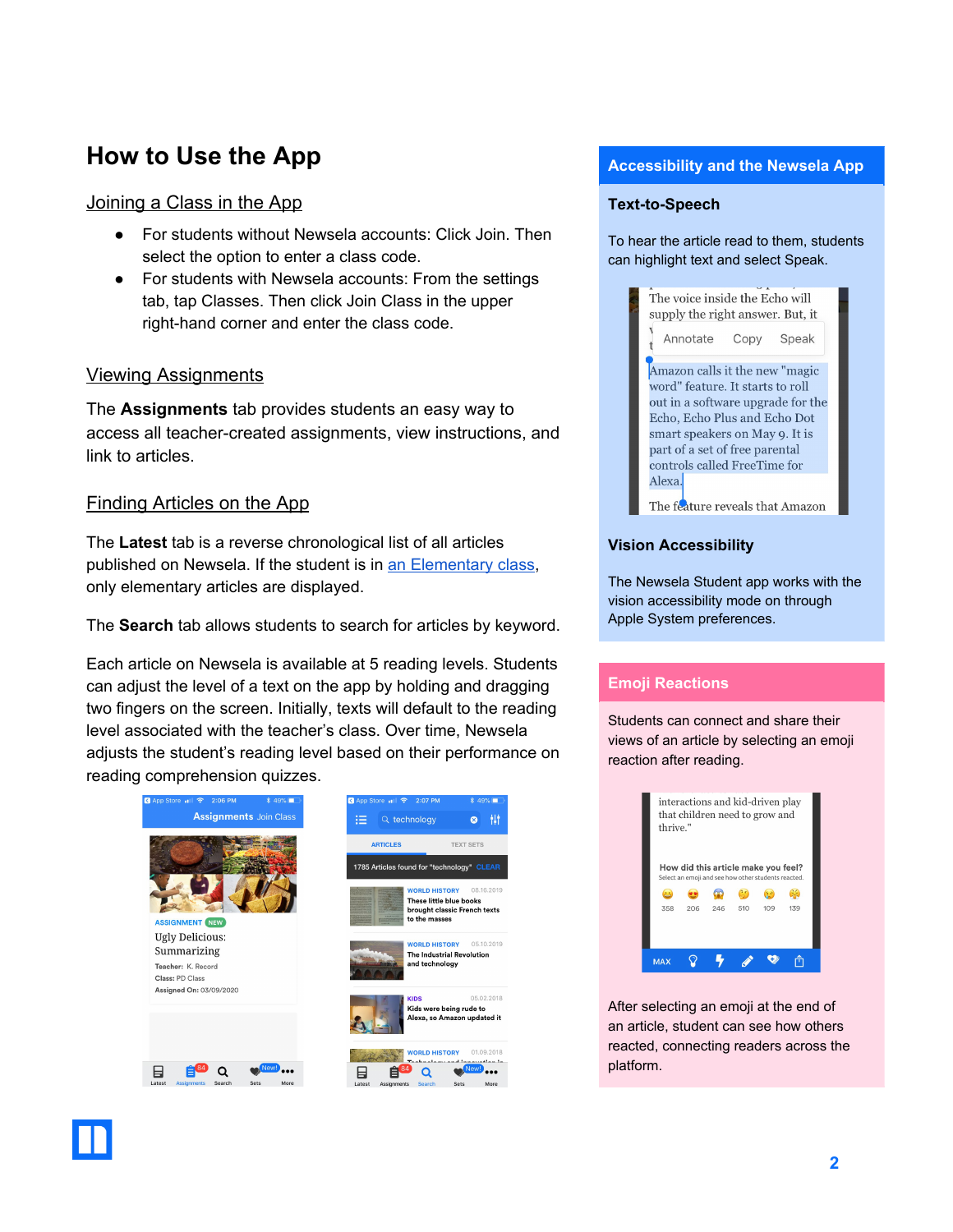# **Classroom Applications: Learning About Apps**

# **App Lesson Spark**

App [Developer](https://newsela.com/read/dream-job-app-developer/id/22988/) Article

**What does it take to invent an app?** Complete in 30 minutes

In this Lesson Spark, students will explore how creativity and perseverance contribute to the work of building an app.



### **Before Reading**:

Activate Background Knowledge: What are some of your favorite apps? Do you know what goes into creating the apps you love?

Reading Strategy:

Often when we think about coding, we consider the programming language itself. The bits and bytes. The 0s and 1s. Building an app requires many skills beyond the actual code. Read this article to learn how Justin James approaches his work as an app developer.

## Assignment Instructions:

What skills help Justin in his app building work? As you read, highlight attitudes and mindsets that support the work of an app developer in GREEN.

Custom Write Prompt: What goes into inventing an app? Explain using your annotated details from the text.

## **After Reading**:

Discuss the following questions as a class:

Think of an app you would want to invent. What purpose would this app serve? Who would use your app? How would it work?